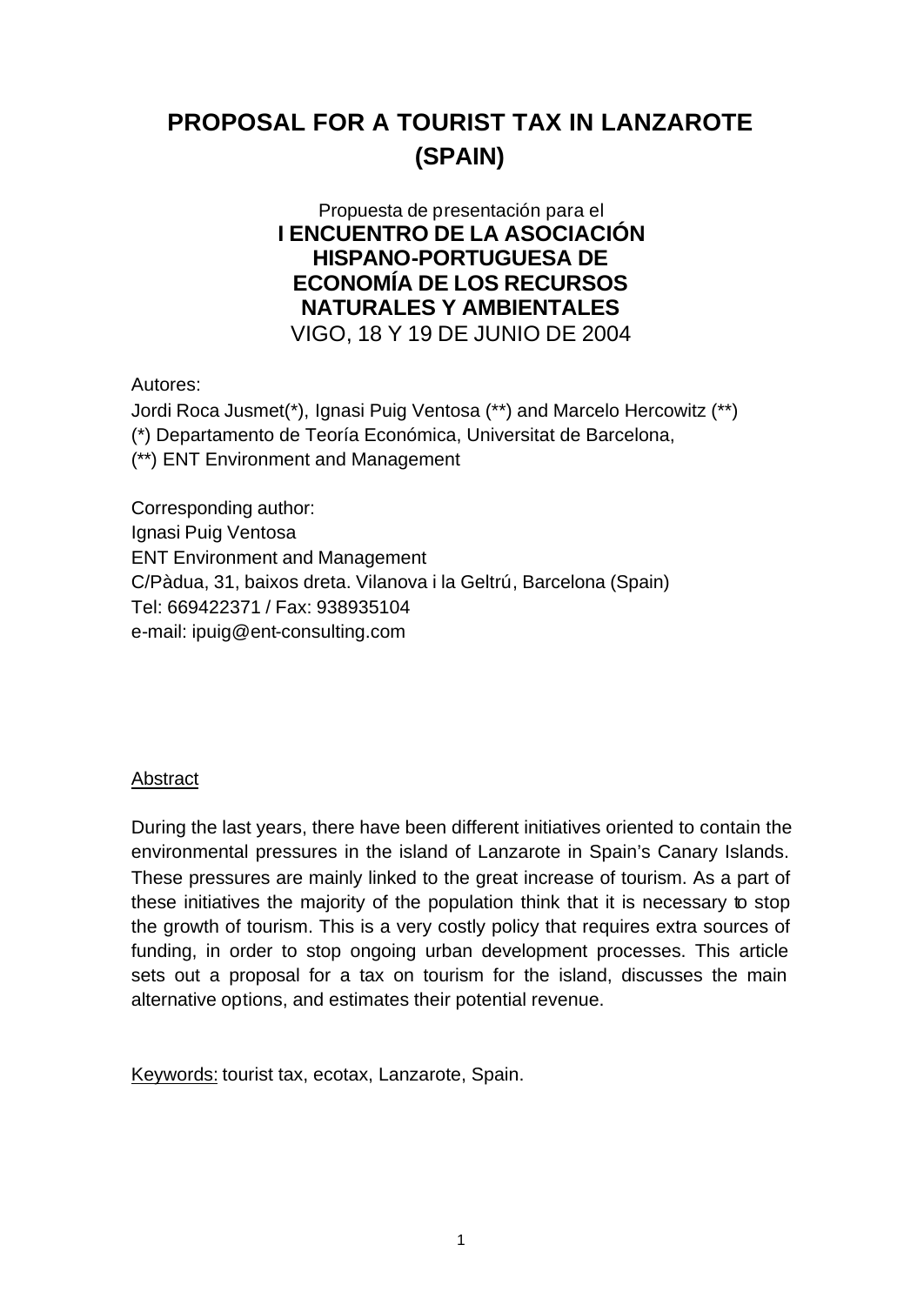# 1. INTRODUCTION: TOURISM IN LANZAROTE, PRESENT SITUATION AND FUTURE PROSPECTS

Lanzarote is one of Spain's Canary Islands. It is characterised by an arid climate, scarce natural resources and a society traditionally adapted to such environmental conditions. Over the last few decades Lanzarote has witnessed a huge growth of the tourist industry, along with growth in all the related economic activities, particularly new urban developments. Solely between 1980 and 1990 the number of tourists visiting Lanzarote leapt from less than 200,000 per year to more than a million, being nearly two million at the moment (Cabildo de Lanzarote, 2001).

Alike it affected the economic system, tourism brought social and environmental changes to the island. Whereas the growth of tourism allowed an improvement on the economic indicators, it also encouraged a development pattern that has increased the pressure on the island's natural resources, as well as on the global ecosystem. The infrastructures built to meet the demands of the expanding tourist industry are considered as the main source of environmental pressure on the island.

Simultaneously to such tourist development, a social awareness raised regarding the necessity to guide the economic development towards a more sustainable path. Already in 1991 the Plan of the Insular Territory (PIOT) withdrew planning permission to more than 250,000 accommodation places that had been conceived on previous planning instruments, and since then no new urbanisation plans have been approved.

In October 1993 the island was declared as a Biosphere Reserve by the UNESCO, and in 1997, within the framework a LIFE Program from the European Union, the *Cabildo of Lanzarote* (the government of the island) drew up the "Lanzarote on the Biosphere Strategy", a comprehensive proposal containing 8 lines of action and 27 action programmes for a sustainable development of the island. Its main result was the application in 2000 of a partial revision of the PIOT for Lanzarote. Such revision was known as the Tourist Moratorium and established a maximum limit of 10,707 new accommodation places on the island until 2010 (some 18% of the official number of places existing in 2000. The "moratorium" was proposed as an opportunity to stop and reconsider the future development of the island, and more specifically to raise the debate regarding which should be the maximum limit of accommodation places in Lanzarote after the mentioned decennial period.

The *Cabildo of Lanzarote*, within the new LIFE program "Lanzarote on the Biosphere 2001-2004", developed a series of studies proposing new lines of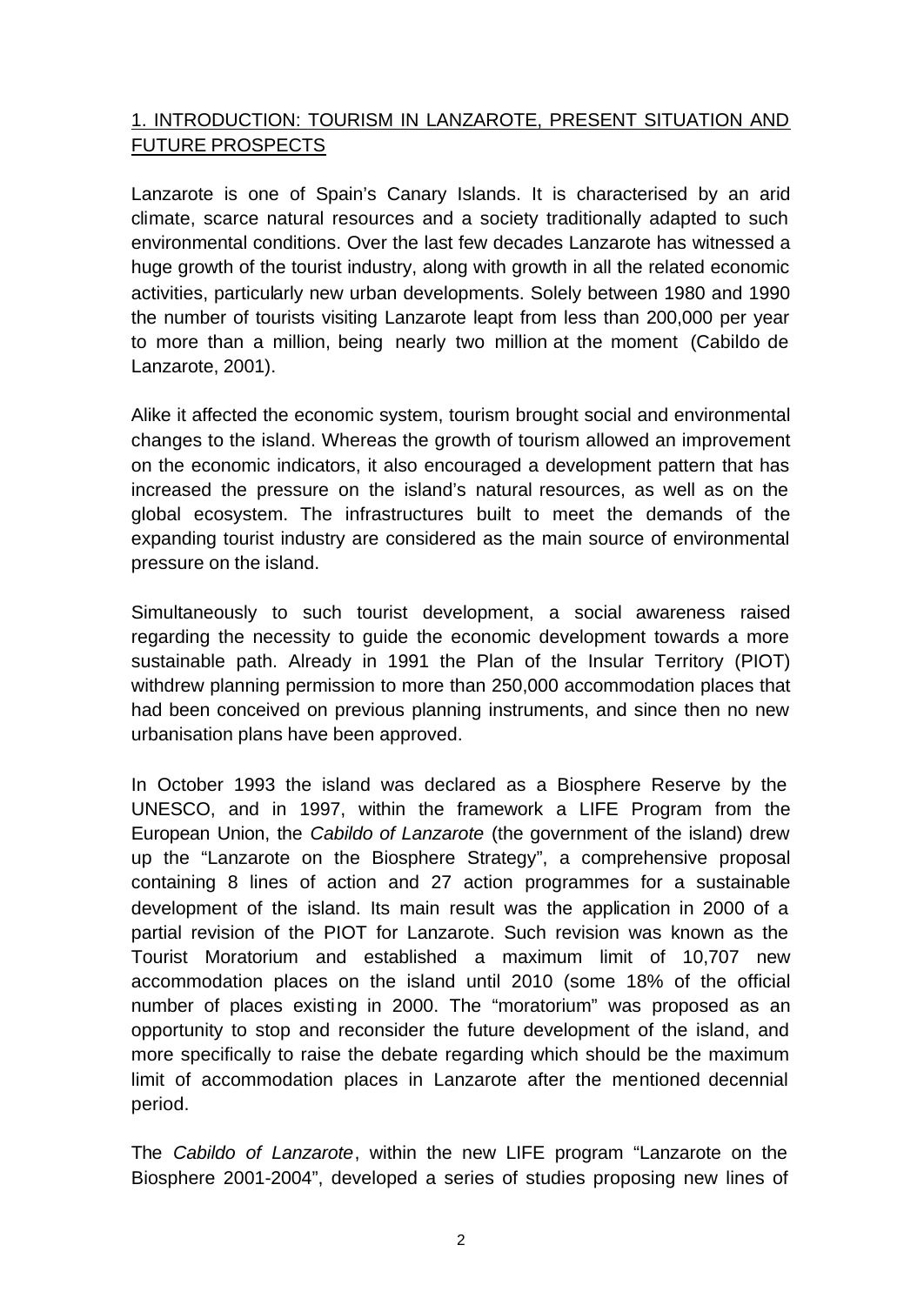action, funding and fiscal measures for the Biosphere Reserve. This paper summarises some of the main findings of the report "Taxes, environment and tourism in the island of Lanzarote" that was developed in this context (Roca, Puig, Hercowitz, Hernández, 2003) which is oriented by the idea that it is necessary to continue the process of limiting the land devoted to new urban developments. Nevertheless, as many urbanising processes are already under way, the only effective means to limit these processes is by reacquiring the construction licences. According to most legal experts, unlike what happened in past stages, the reacquirement of the remaining licenses is only possible by means of important indemnification to their owners. Given the impossibility for the *Cabildo* to afford this extraordinary expense with its ordinary budget, it is necessary to think in other sorts of instruments.

Inspired by the "Impuesto sobre Estancias en Establecimientos Turísticos de Alojamiento" (tax on nights spent in tourist accommodation establishments), in force in the Balearic Islands (Spain) from May 2002 to October 2003, the idea of applying a tax on tourism to raise the funds needed for the indemnification payments gained acceptance in Lanzarote. The Balearic tourist tax charged tourists staying in hotels, apartments, farmhouses, etc., an average of one euro per night (the amount depending on the kind of establishment).

Either the Balearic tax or the Lanzarote proposal have been locally known as the "ecotax". In fact, the use of the term "ecotax" to define a tax designed to collect money rather than fostering changes of behaviour leading to environmental improvements is very arguable, even though when the money collected is to be expended in environmental policy measures.

Given the fact that environmental damage is not only due to the total number of tourists but also due to the behaviour of each individual, environmental policy needs to deal with both factors. The first factor, the number of tourists, could be adequately addressed by several policies, and a tax on tourism could be among them. The second factor could be tackled by introducing environmental criteria into the tax system of the island, i.e. "greening" the island's fiscal system.

The "greening" of the tax system could take place in a double way. On the one hand by reducing through tax incentives or subsidies the tributary load of activities that the Administration wants to stimulate, and on the other hand by increasing the tributary load of activities the Administration wants to discourage, because of their intensive use of natural resources or because they cause pollution (urban waste generation, water discharges...).<sup>1</sup>

l

<sup>1.</sup> In Roca, Puig, Hercowitz, Hernández, 2003 are discussed several proposals in this field.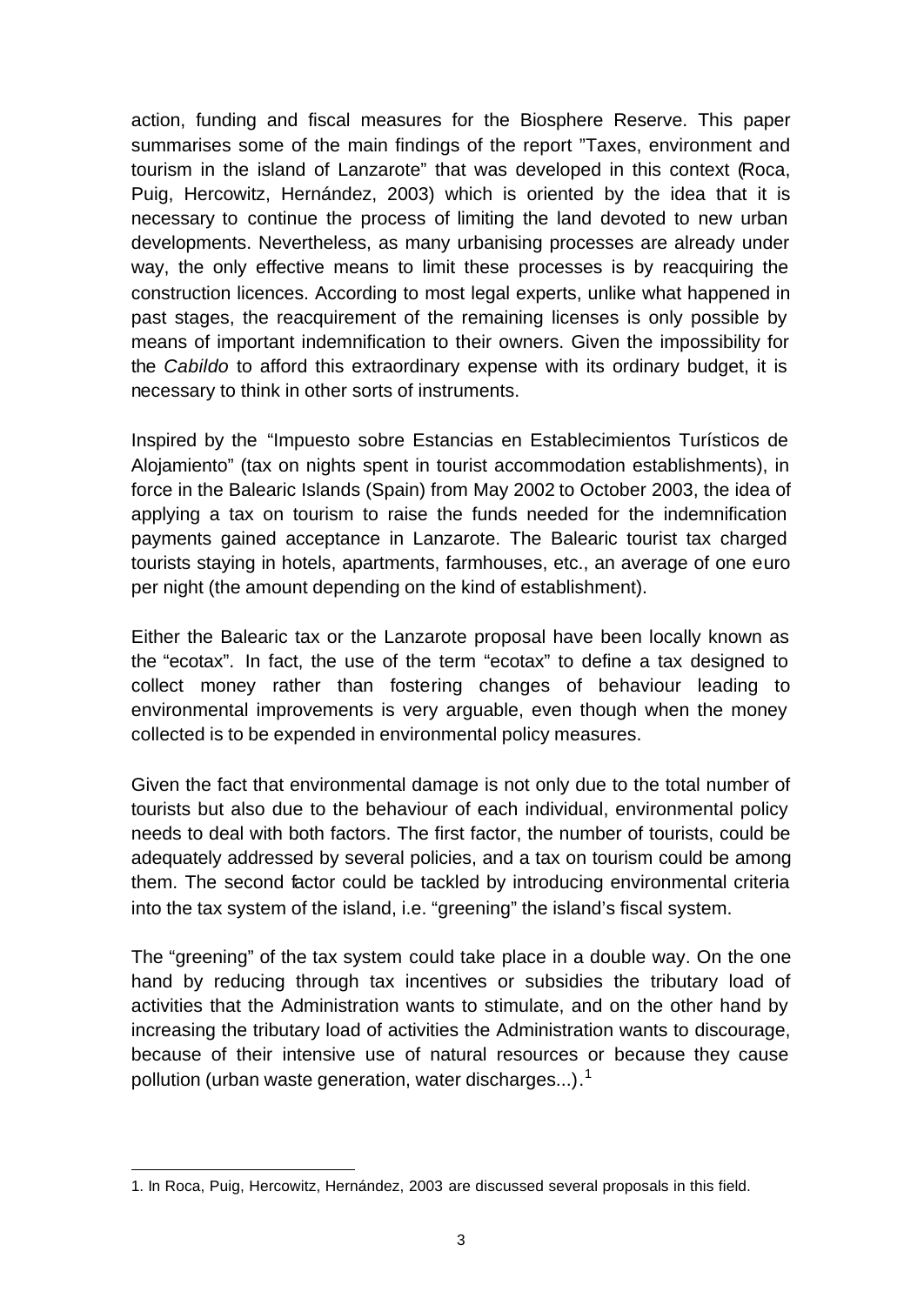On the other hand, the extent of the actions necessary to reduce the current environmental pressure in Lanzarote would undoubtedly require additional public expenses and it is convenient to create a specific fund to be used only for expenditures in environmental policies. A fund of this type could channel money from different sources in order to spread risks and avoid depending on only one single instrument of income generation (Spergel 2001). Some of the possible financing sources could be: voluntary donations of individuals and foundations, surplus generated by changes on the existing tax system, taxes on the provision of tourist services or services that affect the environment, perhaps a part of the entrance fees (maybe increased) for the centres of Art, Culture and Tourism run by the *Cabildo*, contributions from the Regional Government of the Canary Islands and other public bodies… and the income generated by a tourist tax.

This fund should be permanent and not only with the purpose of reacquiring construction licences, nevertheless, given the amount of the expenditure probably needed to this end, this could take priority during the first years of its existence.

The fund should be managed by a Council representative of the whole of society and independently of the budget of any other government department. The current *Consejo de Reserva de la Biosfera* (Biosphere Reserve Council) could well play this role.

Among the different sources of income of the fund, the tourist tax stands out for its quantitative importance. This option, the most discussed in Lanzarote, has the capability to generate an important amount of resources for the reacquirement of construction licences, but furthermore the levy charges the tourist activity, what is in general seen favourably by locals.

There are many experiences around the world on the use of economic instruments to manage tourism. While in some cases these instruments are used as tools to promote tourism –sometimes arguing the idea suggested by some experts that tourism can contribute to the conservation of protected natural areas (Myers 1988; Terborgh 1992; Pearce and Brown 1994; Lindberg *et. al.* 1997; Gössling 1999)–, for example through subsides for the construction of tourist accommodation, in other cases they are used as a way to raise public funds. In most cases, tourist taxes are used only as a means of creating revenue for general expenses, but there are also experiences of tourist taxes focused on the generation of resources specifically for environmental conservation as (partially) the aforementioned "Impuesto sobre Estancias en Establecimientos Turísticos de Alojamiento" in the Balearic Islands (Valdivielso, 2001), the "Conservation Trust Fund" in Belize (Spergel, 1996) and the "Taxa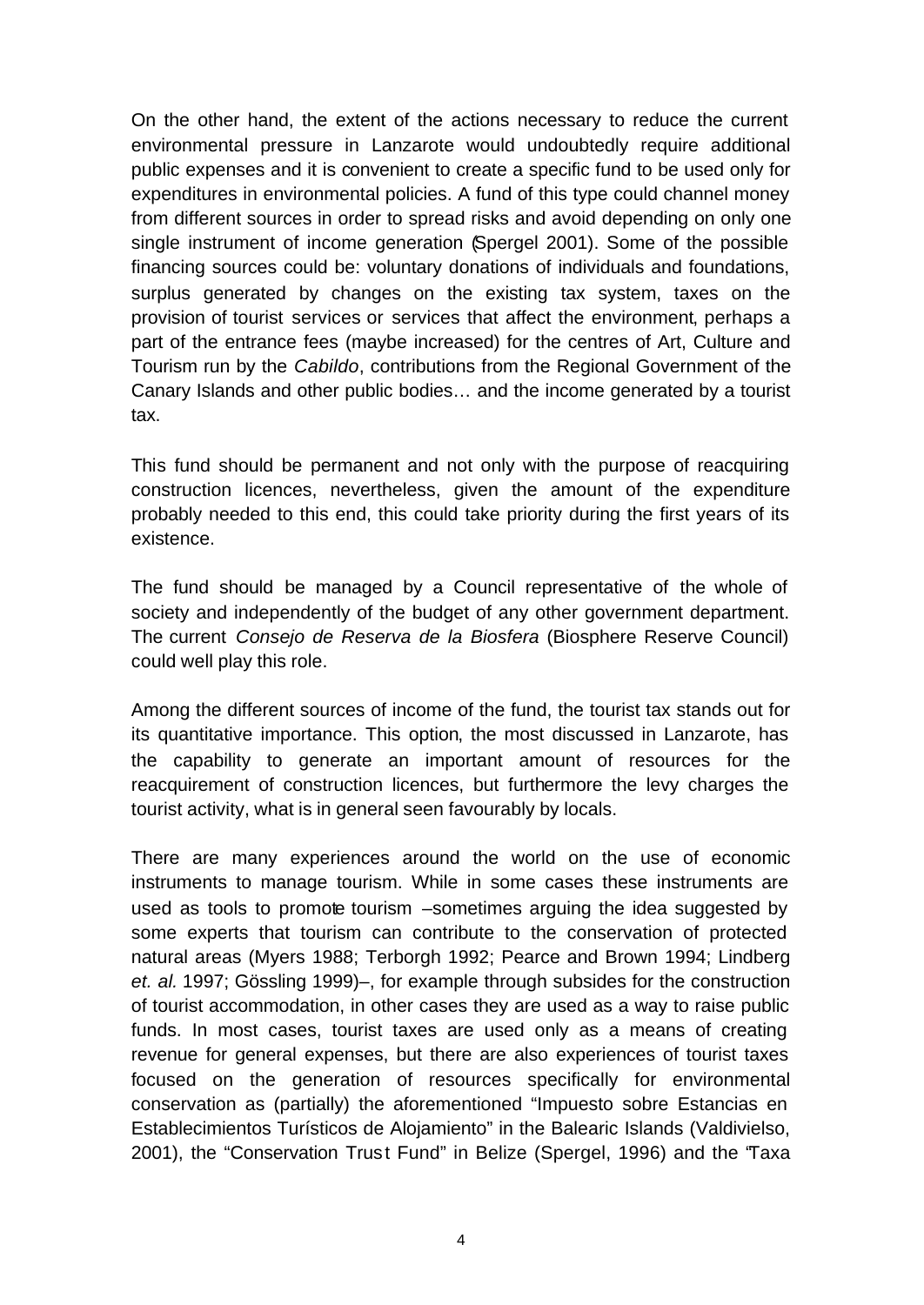de Preservação Ambiental" in the archipelago of Fernando de Noronha – Brazil (Puig, Hercowitz, 2003; Teixeira, 2001).

The *Cabildo* cannot legally create and apply the tourist tax, because the competence to do so belongs to the *Comunidad Autónoma* (regional government). The government of the Canary Islands could pass a law allowing Lanzarote and other islands that so wish to apply local taxes, or could implement a regional tax only applied in those islands that so decide. Since the *Cabildos* have legislative initiative in the Canary Parliament, those interested could present a proposal in this way.

## 2. THE PROPOSAL FOR IMPLEMENTING A TAX ON TOURISM

Any discussion on how to set up a tax on tourism in Lanzarote should begin analysing its different possible characteristics (object of taxation, tax base, individuals subject to taxation, amounts…).

#### *Object of taxation*

If the object of taxation of the new "ecotax" was defined as the permanence in tourist establishments of accommodation, the legality of the tax would be almost assured due to the Balearic Islands precedent.<sup>2</sup>

If the arrivals or departures from the island are to be taxed, the object of taxation could not be stays in tourist accommodation establishments, because it would then be illegal to charge people arriving to or leaving from the island and not staying in these establishments. In this case the object of taxation should simply be the stay made on the island or its "use", what certainly would raise more debate about the legality of the tax.

# *Tax base: charging for days or charging for entrance*

It could be argued that the definition of the tax base as the number of days spent, charges visitors in proportion to the strain they exert on the local environment, which is indirectly indicated by the length of stay. However, two considerations must be done here. The first is that although it is true that, generally, more days on the island means a higher use of resources and greater pressure on the environment, it is also true that some forms of environmental damage –especially those at global scale– are especially associated with the trip to and from the islands.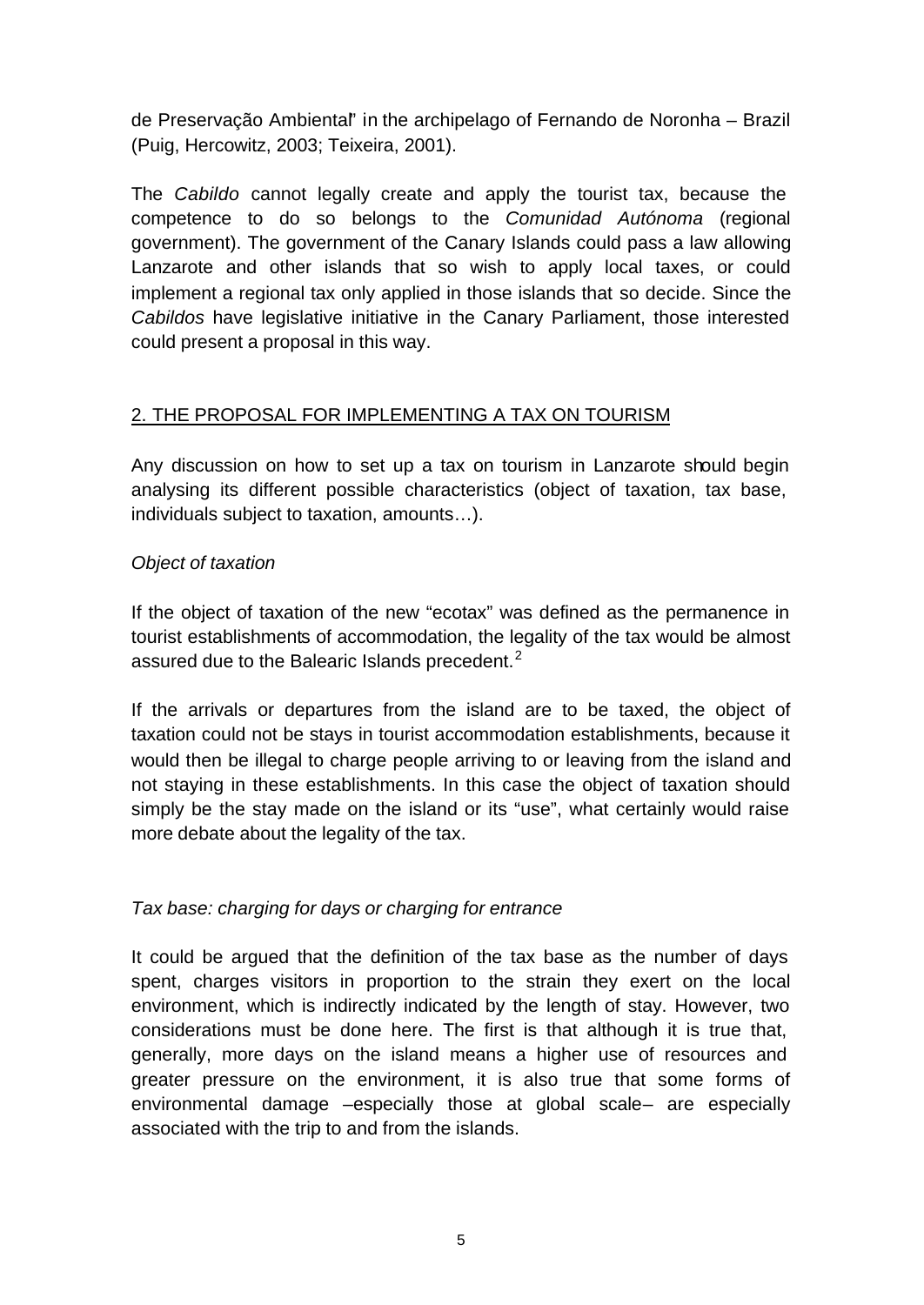The second consideration, even more important, is that the estimation of environmental pressure according to the days of permanence is not accurate at all, since people have different behaviours and hence exert different pressures on the insular territory. Nevertheless, a tax depending on the number of days spent and charging tourists in their places of accommodation has potentially the advantage that could be "greened" in its design (e.g. conceding advantages to rural establishments or establishments supplied by renewable energy sources). Furthermore the fact that the tax varies depending on the number of days spent on the island provides an additional tool for tourist planning, since it could affect people's average time of permanence (for example by using different levels of taxation per day according to the number of days spent, as done in the Fernando de Noronha archipelago, in Brazil (Puig, Hercowitz, 2003; Teixeira, 2001).

On the other hand, the category of the hotel in which the tourist is staying is an indicator of his affluence. Consequently, a tax that varies in amount according to the category of the hotel allows taking into account the economic capacity of the individual liable to be taxed, a desirable feature from the point of view of the vertical equity.

#### *When to collect the tax*

l

There are several possibilities regarding when to collect the tax. The two alternatives most commonly discussed are payment in the establishments providing tourist accommodation and payment at the airport (possibly also in the ports). Another alternative is for tourists to pay the tax when they buy their tickets at the travel agencies or airline companies.

Payment in hotels and other kinds of tourist accommodation allows putting in practice a tax proportional to the number days of permanence. This type of charge also allows modulating the tax value according to the hotel category or its environmental performance. However, a flat-rate tax (very similar to an entrance tax) could also be levied in tourist accommodation establishments, independently of the length of stay or any other criteria.

Nevertheless, collecting the tax in tourist accommodation establishments has one important disadvantage. Only tourists staying in legal establishments pay the tax. All tourists staying at unregistered lodgings –including undeclared hotel beds and illegal establishments– would evade the tax. This would increase the advantages of the unregistered establishments. So would skip the tax those

<sup>2.</sup> Although the legality of the tax (no longer into force) is still pending of the resolution of the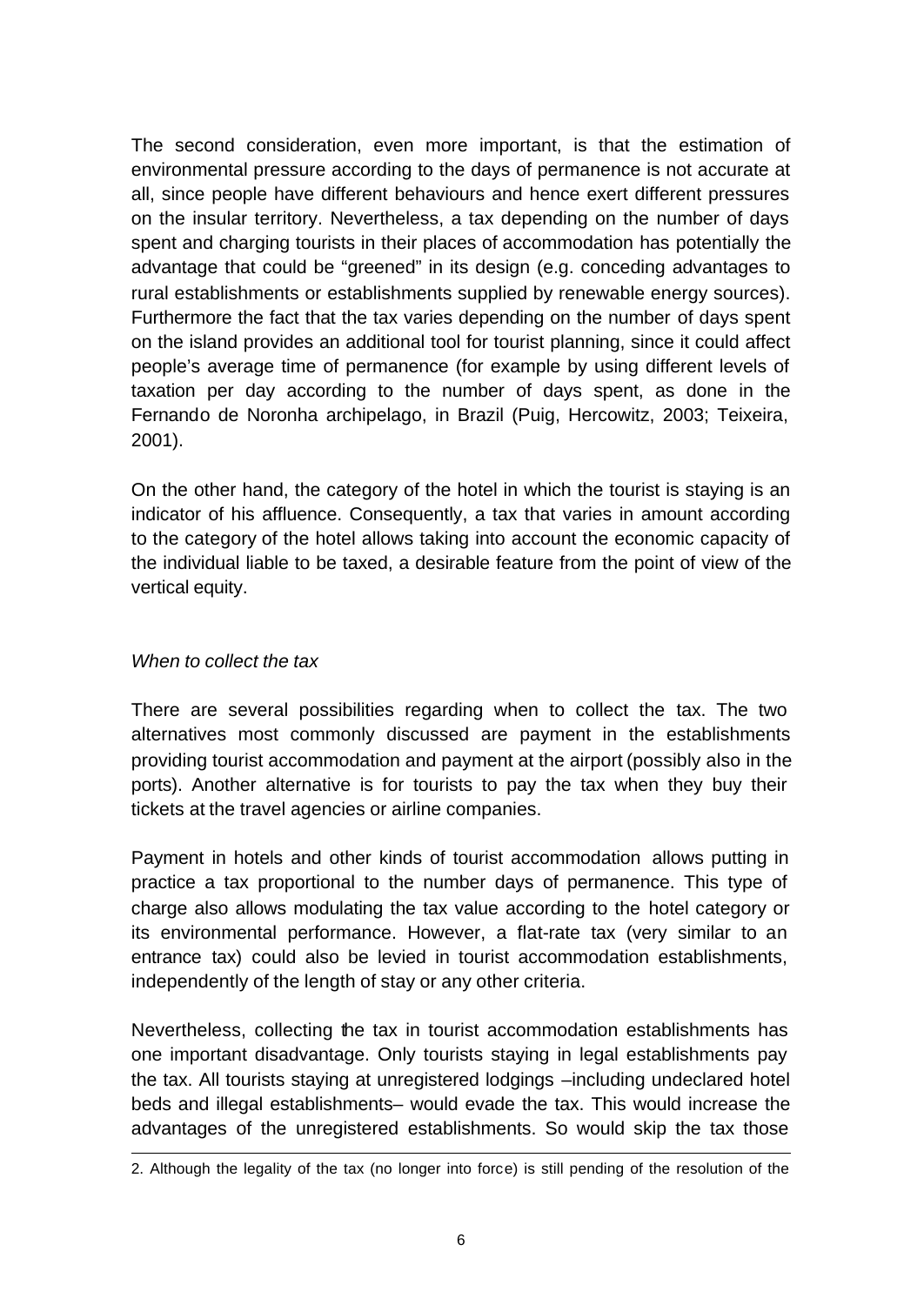staying in rented accommodation and second homes, which is the sort of tourism expanding faster in Lanzarote at the moment, and the kind of tourism that has the greatest environmental impact.

Precisely, the great advantage of collecting the Lanzarote's tourist tax at the airport (and ports) would be that the chances to avoid the levy are almost inexistent. It would be collected either on arrival or departure, and all tourists would be taxed without exception.

Payment as part of the cost of the ticket –collected at travel agencies or airline companies– allows all formalities related to the payment of the tax to occur at the moment of buying the flight ticket or package deal. This makes things much more straightforward for the tourist, who has already fulfilled this obligation before arriving to the island. However, it would entail paying these companies for the administration costs involved in including the tax in the fare and transferring the money to the Public Administration. This would be a fairly simple way for the *Cabildo* to collect the tax and keep an effective record of the amounts collected.

The place where the tax is collected does not affect significantly its distribution, i.e. who is in the end paying for the tax (hotel owners or tourists, for example), as the main factors in determining this are market forces: supply and demand, and the degree of competition. Although this is generally true in the medium and long term, in the short term the formal fact of where the tax is collected may have some kind of incidence. Prices charged by hotels and apartments are to a great extent the result of a negotiation between them and touroperators, in which, at least in the short term, the latter are in advantage.

#### *Level of taxation*

l

The value of the tourist tax can determine the role this fiscal instrument will have. A fairly low level should have practically no effect on the number of tourists arriving (especially when this amount is already restricted by a Moratium, as is the case in Lanzarote) and thus would only have the effect of generating public funds. A higher level of taxation could, in addition, be used to limit tourist demand.

In the following discussion we assume "moderate" levels of taxation, meaning those that are unlikely to cause the number of visitors to fall below the (already ambitious) objective of stabilizing the tourist population which is part of the "Lanzarote on the Biosphere Strategy".

appeal of the Spanish government appealed to the Constitutional Court.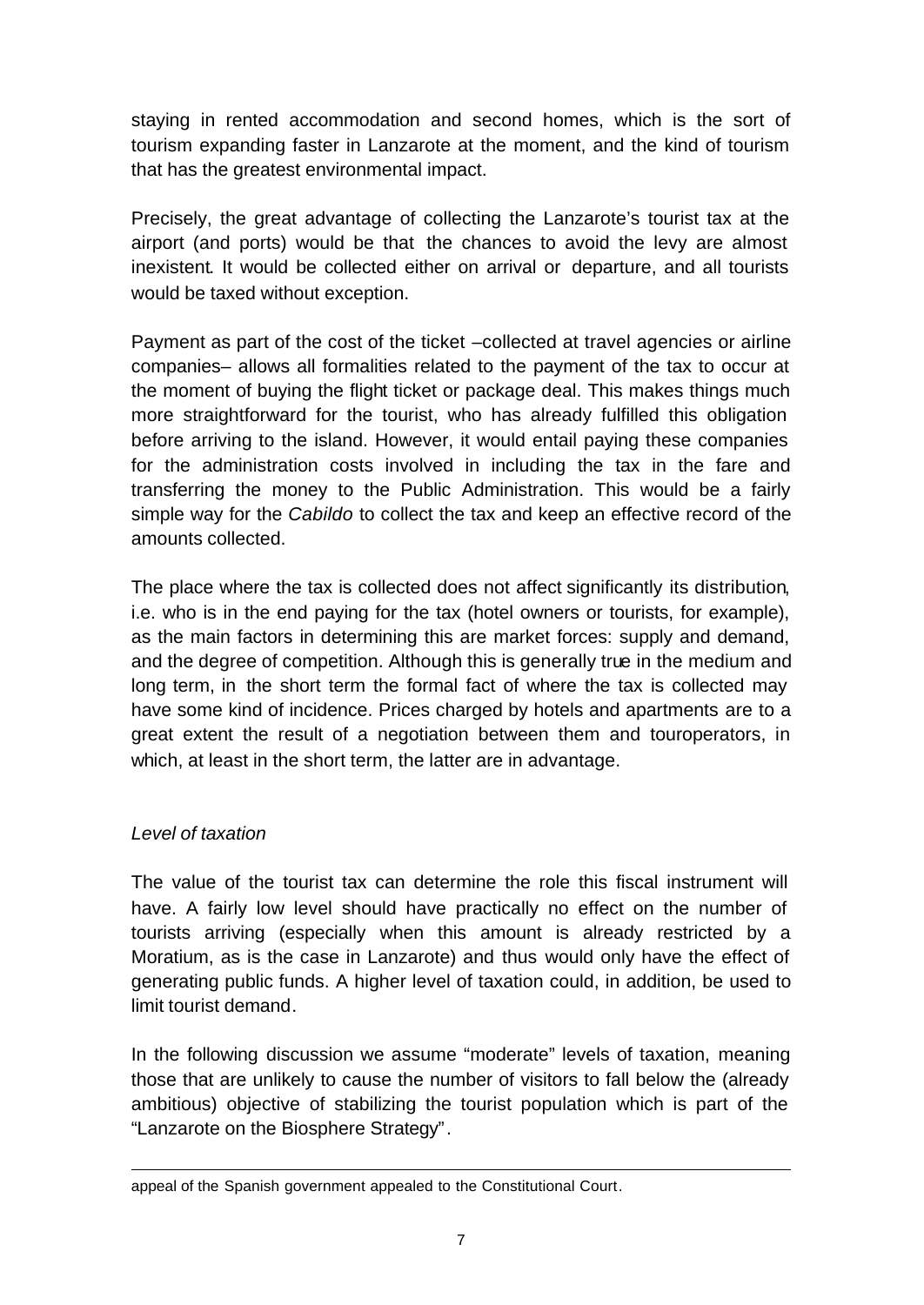# 3. THE ECONOMIC EFFECTS OF A TOURIST TAX

#### *Tourist tax and total tourist expenditure*

To situate the debate on the potential economic effects of a tourist tax, the first point of reference is to calculate its magnitude in relation to the total amount spent by tourists. A tax of 1€ a day –the average rate of the Balearic Islands tax (no longer into force)– would come to little more than 1.08% of the total average expenditure of a tourist in Lanzarote in 2000, according to the official surveys on tourist expenses (ISTAC, 2001). Even much more ambitious proposals, which are not in the political debate, would represent relatively small proportions of the total tourist expenditure.

#### *The tourist market: a simplified model of reference*

Even at the risk of simplifying too much, we may think of a reference model to discuss the possible future scenarios and the potential effect on the market of a tax implementation. A model of this kind is useful to focus the discussion, clarify some concepts and establish some conclusions, although, of course, it cannot cover all the complexities of the real market of tourist services in Lanzarote.

Let us take as a first variable the amount of tourism, measured by the overall number of nights spent in the island. Let us also consider as a second variable the price, defined as the average daily expenditure of a tourist, which includes the whole set of goods and services purchased (trip to the island, hotel, restaurants, visits to tourist attractions...).

For the whole range of services tourists face prices that cannot control (airplanes or boat fares, hotel prices, the exchange rate if they come from outside the "euro zone"…). Given these prices they can choose to come to the island or not -or, to a lesser extent, to spend more or less days in the islandand, all other circumstances the same, the lower the price the higher the number of people visiting the island. In this context, an important reference concept is the demand elasticity to price, which is calculated (for small variations) as the percentage variation of the amount demanded divided by the percentage variation of the prices.

Regarding supply, it is clear that one of the main factors determining the investment in tourist infrastructure is the price tourists pay for accommodation (or, to be precise, the percentage of the price that receive the providers of such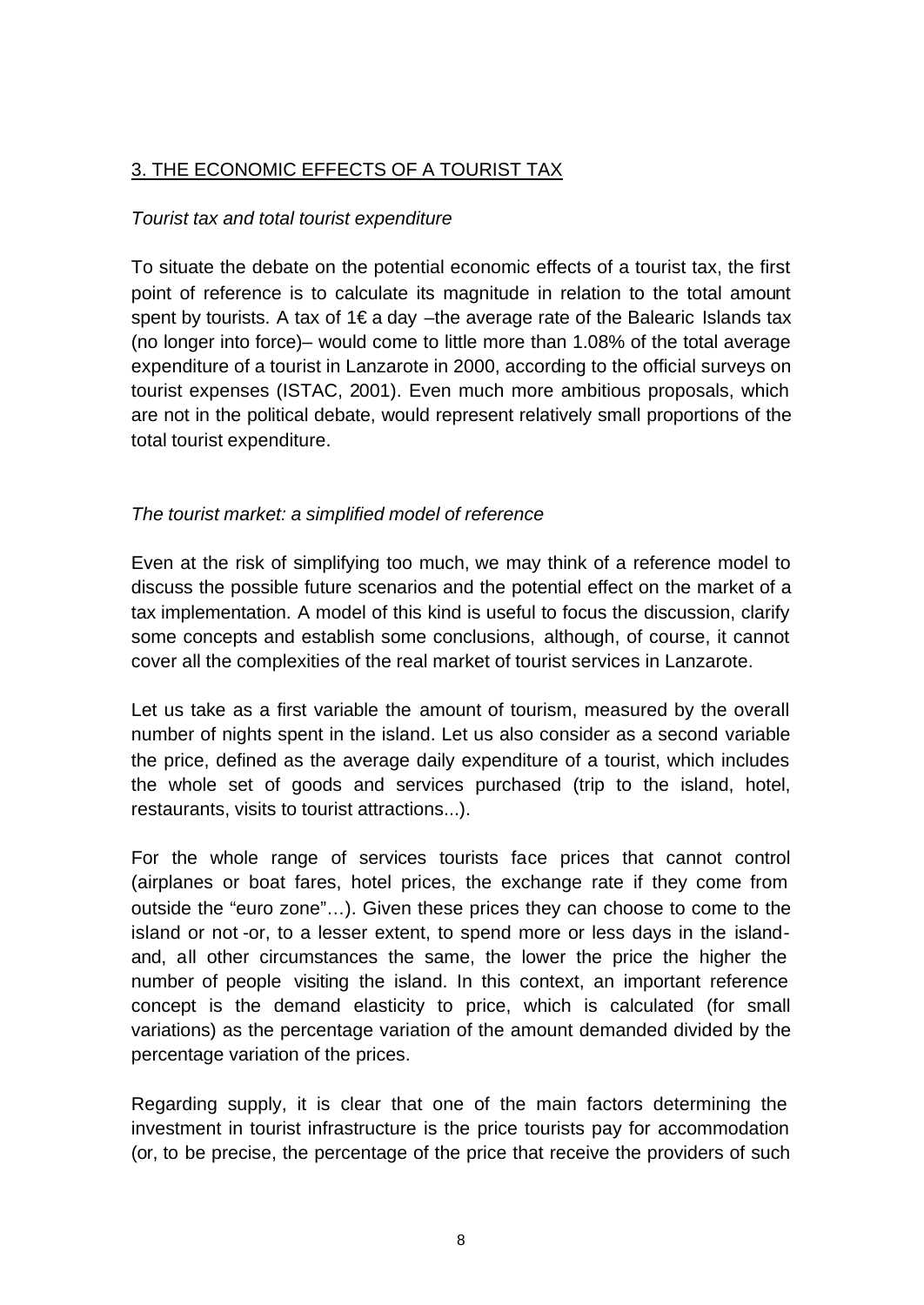accommodation) and, even more important, the expectations on the future evolution of prices.

Anyhow, supply at the medium and long term and supply at the short term are very different things. In the short term, the elasticity of supply is very inelastic. In other words, even if prices are high supply cannot be increased and even if prices go down, owners of tourist accommodation prefer to fill it at the best possible price –whatever it may be within some limits– rather than take it off the market.

*"Risk scenario" and scenario of total restriction of supply: main foreseeable economic effects*

The tendency over the next decades, defined as "risk scenario" by the "Lanzarote on the Biosphere Strategy" report, would probably be characterised by an increasing supply and demand, resulting in a higher number of tourists and unpredictable prices. It would not be rare for prices to go down, especially as the tourists who valued the special qualities offered by the island could become more disillusioned with environmental deterioration and the increasing overcrowding, more notorious because more tourism also leads to increasing resident population (Calero, Márquez, 2002).

This scenario is considered undesirable by the majority of the population and that is the reason why measures were taken to limit supply, and the "Lanzarote on the Biosphere Strategy" proposed to stop the growth of tourism that has led to the present debate about the reacquirement of construction licences.

Figure 1 shows qualitatively the effects on price of variation in supply and demand of tourist services. The average price in the case of an increase in demand and not in supply  $(p_2)$  would be higher than the price that would occur if there was no supply restriction  $(p_1)$ . Depending on the increase in supply and the future evolution of demand,  $p_1$  could be greater or smaller than the present price (p<sub>0</sub>) (Figure 1 shows the latter). The reason why p<sub>2</sub> is greater than p<sub>1</sub> is that the market is in this case characterised by a lower supply and in addition (although this is not shown in Figure 1) the future demand for any price will probably be higher in the case of supply limitation than in a growth situation due to higher quality of the environment and less overcrowding.

If we compare the price  $p_2$  with the current  $p_0$  it is well possible that the price will be higher (unless we think in future scenarios with decreasing tourist demand) because at the current price an unsatisfied demand would exist. Therefore, limiting the supply may also be seen as a way to maintain and even increase prices in the tourist market.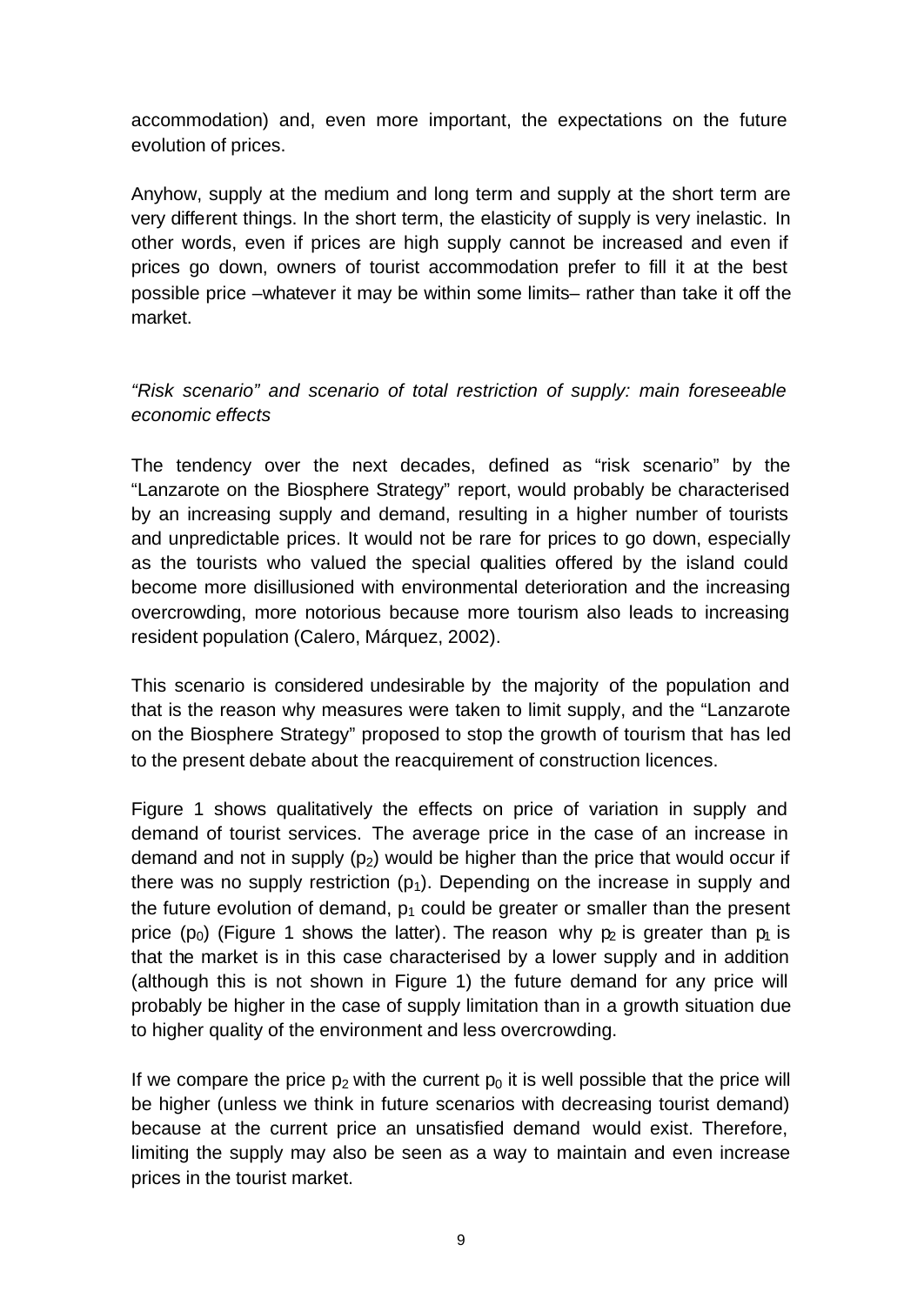#### (Figure 1)

A situation of restricted supply, which limits tourist accommodation, does not necessarily lead to a loss in overall tourist expenses in comparison to a situation without restrictions. Only in the case of elastic demand is the rise in prices caused by these restrictions relatively small and therefore unable to compensate for the fewer number of tourists. As we see it, and this is coherent with the results of most of the studies made on the Balearic Islands, the overall tourist demand in Lanzarote does not seem to be very elastic. Although the need for environmental conservation is not based on economic criteria, it is worth mentioning that there is a possibility that uncontrolled expansion of the tourist industry brings about a "double loss", both economic and environmental, and not just in the long term but also within a relatively short period of time.

The debate on the consequences of levying a tax on tourism usually focuses on its effect on prices and on the number of tourists, in comparison to a context of unrestricted supply. However, in the case of Lanzarote this way of focusing the debate lacks relevance. The tax is considered as part of a strategy for limiting supply, in a context where increasing demand is deemed excessive and makes it difficult such contention. In other words, we are talking about a situation in which two measures are taken at the same time; restriction of supply by means of the Tourist Moratium and taxation.

The main difference between applying taxation or not would be a difference in the distribution of income between people providing tourist accommodation and, those who benefit from the public spending from Public Administrations made possible by the tax. Providers of tourist services would receive an amount per tourist reduced by the amount of the tax, compared with what they would get if there was no tax, that is to say they would earn  $p_2$ -t instead of  $p_2$  (being t the amount of tax per day).

Considering that the tax is proposed in a context where prices will probably go up due to the limitation of tourism, what is really at stake with the "ecotax" (if is not substantially different from the small amounts in debate at present) is who will benefit from this rise in prices. It comes down to whether the providers of tourist accommodation will have extra income per bed or if at least a part of this income will be collected by the authorities. Seen in this light, and given that the (initial) main use of the revenue would probably be to buy back building rights, a tax on tourism could be seen as a way of transferring money from those who benefit from the limits on supply to those who are harmed by it because will not be allowed to build.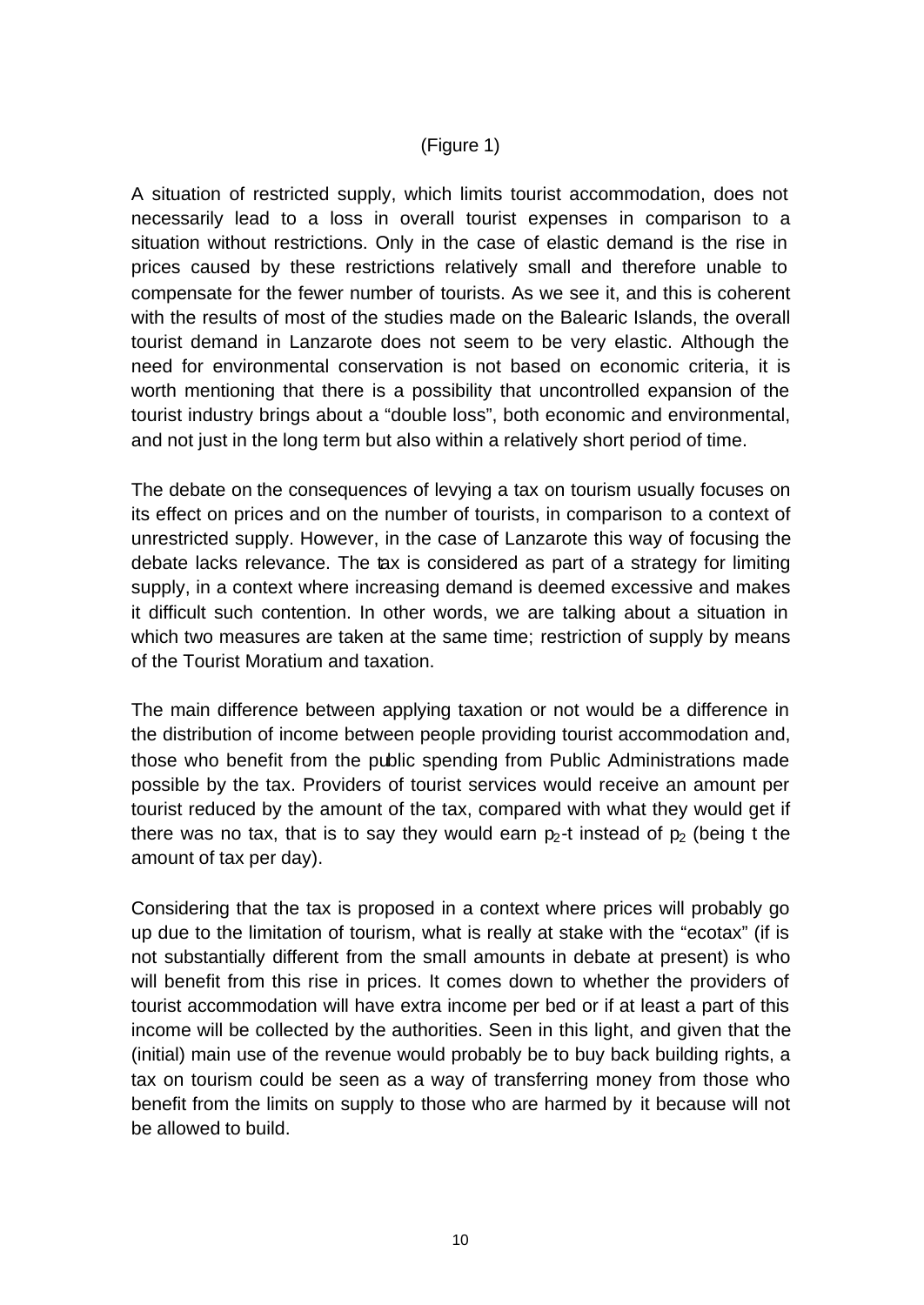However, there are a number of points that need to be clarified. The previous argument is based on the assumption that prices will go up and the increase will be higher than the proposed tax. If this was not the case,  $p<sub>2</sub>$ -t would be less than  $p_0$  and, instead, it would be a situation in which providers of tourist accommodation would suffer a reduction in their income in comparison with the initial situation.

Whether or not a drop in income is to happen depends above all on the amount of the tax and on the future evolution of tourist demand. Demand is the result of many factors, among which are considerations as varied as the international situation or the political stability of competing destinations. In the case of a drop in tourist demand, a tax on tourism could certainly make things a little worse, but it would certainly have a very moderate effect compared to the factors responsible for the crisis in the tourist industry.

On the whole, in spite of these considerations, we think that –as long as adequate environmental policies are carried out– the natural beauty of Lanzarote is a guarantee of future demand at prices that are high enough to allow the payment of a moderate tax without a decrease in profits. The problem is rather the opposite: the demand for tourist accommodation is –and will very likely continue to be– too high.

#### *Different kinds of tourism*

Rather too simplistically, a "high quality" tourist is frequently equated with a tourist with higher economic capacity whereas from the environmental point of view affluent people tend to consume more natural resources and tourists who spend very little money may well be concerned with conservation of the environment. It is even likely, that those tourists that pay more attention to the cultural and environmental values of the island be prepared to spend more than tourists who choose their destination on the basis of price alone. This last category is the most sensitive to prices since for them many other destinations with sunshine and beaches could substitute perfectly well a stay in Lanzarote and, if any, is the category in which a tax would have a higher impact.

## 4. THE TAX ON TOURISM AS A WAY OF FINANCING COMPENSATION FOR BUILDING RIGHTS

As many people in Lanzarote gives priority to obtaining additional funds for compensating the loss of building rights conceded in the past, it is important to analyse whether a tax on tourism is capable of doing this and in what way.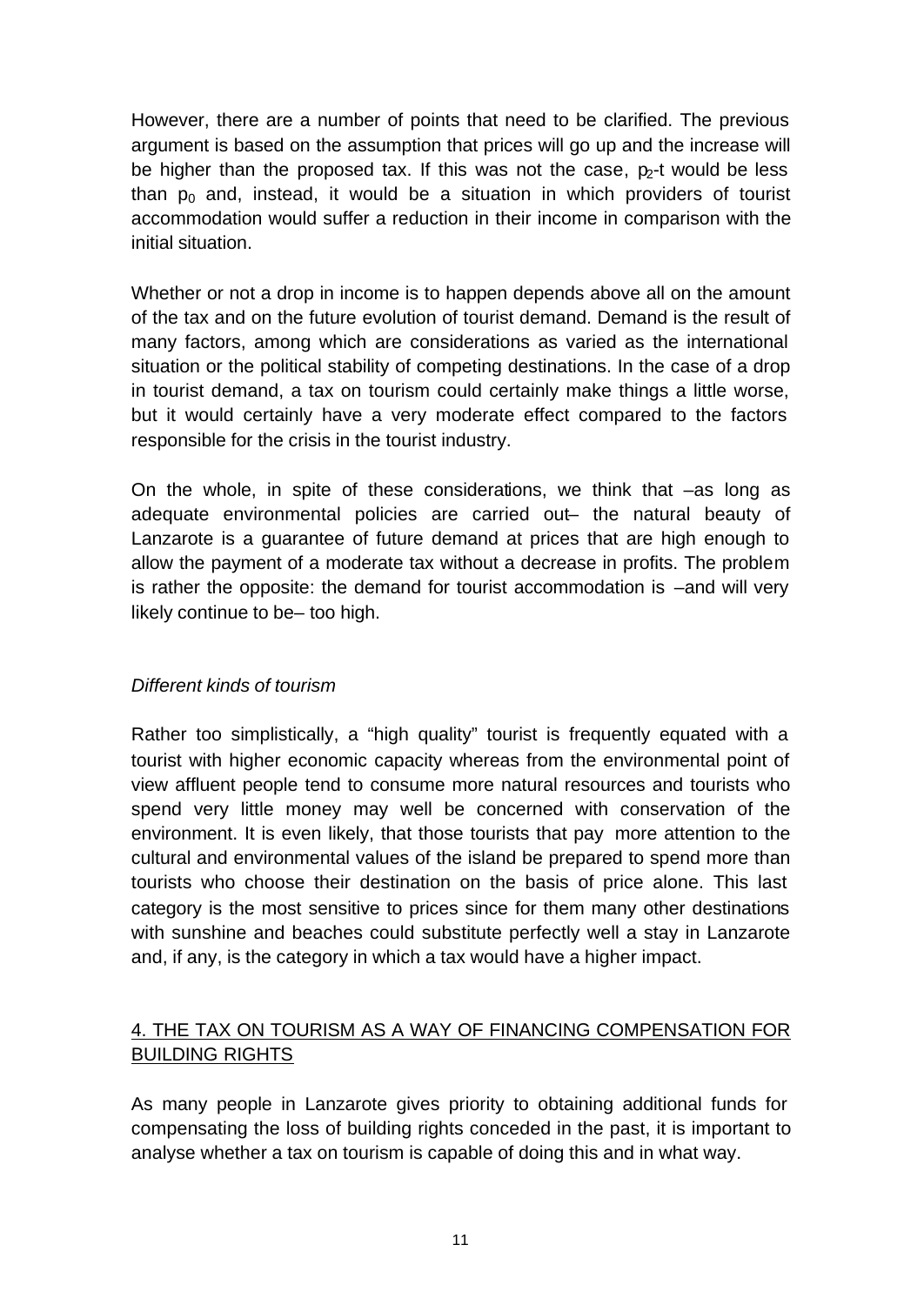#### *The financial potential of different kinds of tax on tourism*

The final result of levying a tax on tourism depends on many factors, including the basic tax rate, how it is calculated (by days spent on the island or by visits), when it is collected and the market situation. Thus, we can only outline several hypothetical scenarios with the aim of estimating the financial potential of the tax under different conditions and comparing this potential with the need for funds to buy back building rights.

We will consider two basic models of tourist tax. On the one hand, a daily tax proportional to the number of nights spent on the island, to be collected in establishments of tourist accommodation as a fixed daily amount. We analyse three possible amounts: 1, 1.5 and 2€ per day. In the case of a daily tax with a value defined according to the category of the establishment these three figures have to be understood as the average amount. On the other hand, we consider an entrance tax consisting on collecting to all non-residents a fixed amount on arrival. Again we consider three different amounts: 10, 15 and 20€. In both models it is assumed that the tax is imposed in its entirety from the beginning, not gradually, and that the nominal amount is maintained over the whole period in consideration (which clearly means a reduction in its real value due to inflation).

Apart from the type of tax and its amount, the other main variable to be defined is the total number of tourists subject to taxation. We assume that the tourist population will be limited to a number that is fairly close to the present one, due to the implementation of policies with this end (primarily the tourist moratorium).

A distinction should be made between tourists staying in officially registered accommodation and those staying in other places, such as second homes, with friends or family, or non-legal accommodation. A tax on arrival would affect all non-residents (of course some exceptions could be made to this rule, for example, people born on the island who are non-residents, people who have close relations on the island, or even all residents of the Canary Islands or visitors to the island for work reasons who only stay one day, etc.). On the other hand, a tax collected on a daily basis would only affect those staying in officially registered accommodation. To estimate the financial potential of the daily tax we will use an approximate figure based on the official number of beds and the average occupation provided by the *Cabildo of Lanzarote* (2001), obtaining an average daily figure of 49,005 tourists in official establishments for the year 2000. For the purpose of calculating the financial potential of the daily tax we work with the figure of 50,000 tourists per day.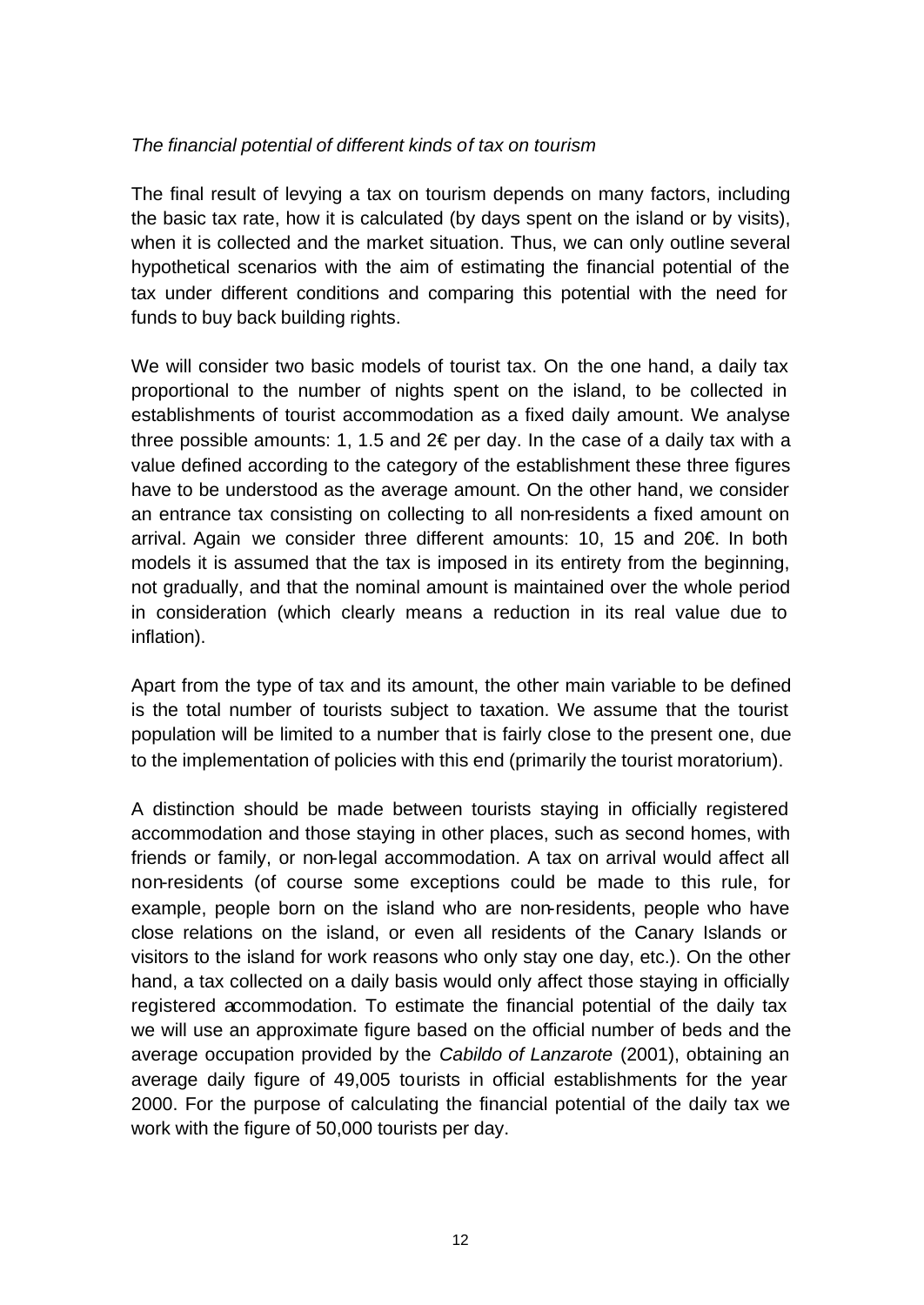For calculating the financial potential of the entrance tax we also use an approximate number of non-residents visiting the island, based on official statistics (Cabildo de Lanzarote, 2001; ISTAC, 2001). The figure we work with is 2,000,000 tourists per year.

#### *Amount needed to compensate for the reacquirement of building rights*

If we are to compare the effectiveness of different kinds of taxation, it is requirement to know the amount needed to buy back the building rights.

This amount has been calculated as 300 million euros (Larrea *et al.*, 2002), although there is a lot of uncertainty and the real amount could vary considerably. There is also a great deal of uncertainty about when this compensation would have to be paid. This is important because any lapse of time between making the payments and receiving the funds would cause the amount to increase considerably because of interest paid for loans that allow the payments, or interests paid on payments that have been delayed.

For the calculations the most pessimistic hypothesis is assumed, that is to consider that the holders of building rights are entitled to receive the entire compensation during the first year of the projected tax and that the advance and/or delayed payments incur financial costs at a nominal rate of interest of 5%. This would be the case if the compensations were paid in the first year financed by a loan or public debt at an annual rate of 5%; another equivalent way is to establish a debt to the holders of building rights that generates annual interests of 5%, and is paid back over a number of years.

Table 2 shows the yearly amount necessary to buy back the building rights, considering different time paces. For example, in order to acquire back the building rights in ten years a compensation payment of 38.8 million euros per annum would be needed.

## *Buying back building rights using revenue from a tax on tourism: different scenarios*

Table 3, which also considers a compensation payment of 300 million euros to be made at the beginning of the implementation of the tax and an annual interest rate of 5%, shows the tax collected each year and the number of years necessary to buy back the building rights for the six types of tax under consideration. This assumes that the whole of the revenue from the tax is used for compensation payments and that no other funds are used for this end.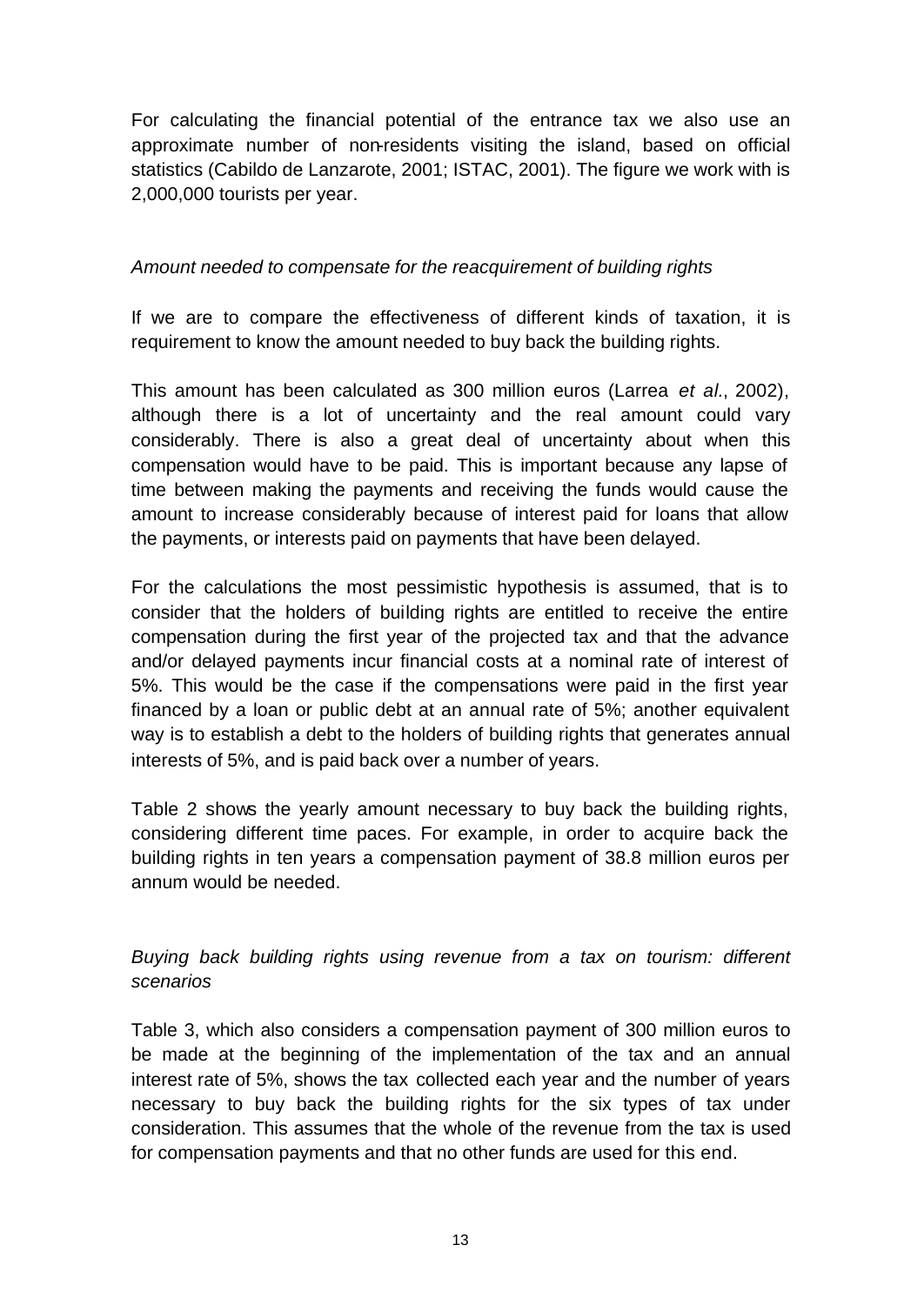#### 5. CONCLUSIONS

The reacquirement of building rights needed to stop further urban development in Lanzarote requires extra sources of funding. Unless regional or national Administrations provide these economic resources, the easiest way to gather enough funds in the island is through the implementation of a tourist tax. This paper has shown that the tax has capability enough to generate the needed amount of money in a reasonable period of time. Although in some contexts one could worry about the potential negative effect of a tax on tourism, in the context of Lanzarote this tax could help ensuring the observance of the Tourist Moratorium, which is precisely the best way to guarantee the sustainable exploitation of tourism in the long run.

As said, insular Cabildos do not have the competence to create and apply the tourist tax. Moreover, tourism pressure on the archipelago is very unevenly distributed among islands. Therefore, if the regional government allowed insular Cabildos to implement the tax, only those islands where tourism has exceeded the desired limits would implement it, leading to a possible rebalance among the islands.

#### Reference list:

Cabildo de Lanzarote (2001) Anuario Estadístico de Lanzarote 2000.

Calero Lemes, P., Márquez Cerdeña, M. J. (2002) Evaluación del Ahorro Público producido por la Contención del crecimiento de la Oferta Turística en Lanzarote. Programa Life Lanzarote en la Biosfera II, 2001-2004. Informe no 8. Cabildo Insular de Lanzarote.

Gössling, S. (1999) Ecotourism: a Means to Safeguard Biodiversity and Ecosystem Functions? Ecological Economics, 29, 303–320.

Govern de les Illes Balears (2001) Les Illes Balears en xifres 2001. Conselleria d'Economia, Comerç i Indústria and Instituto Balear de Estadística.

ISTAC, Instituto Canario de Estadística (2001) Encuesta Sobre el Gasto Turístico - Canarias 2000. Gobierno de Canarias.

Larrea, E. J., Rexach, A. M., González, M. (2002) Informe sobre el establecimiento de un marco legal que permita la contención del crecimiento en las zonas turísticas de Lanzarote. Programa Life Lanzarote en la Biosfera II, 2001-2004. Informe 6. Cabildo Insular de Lanzarote.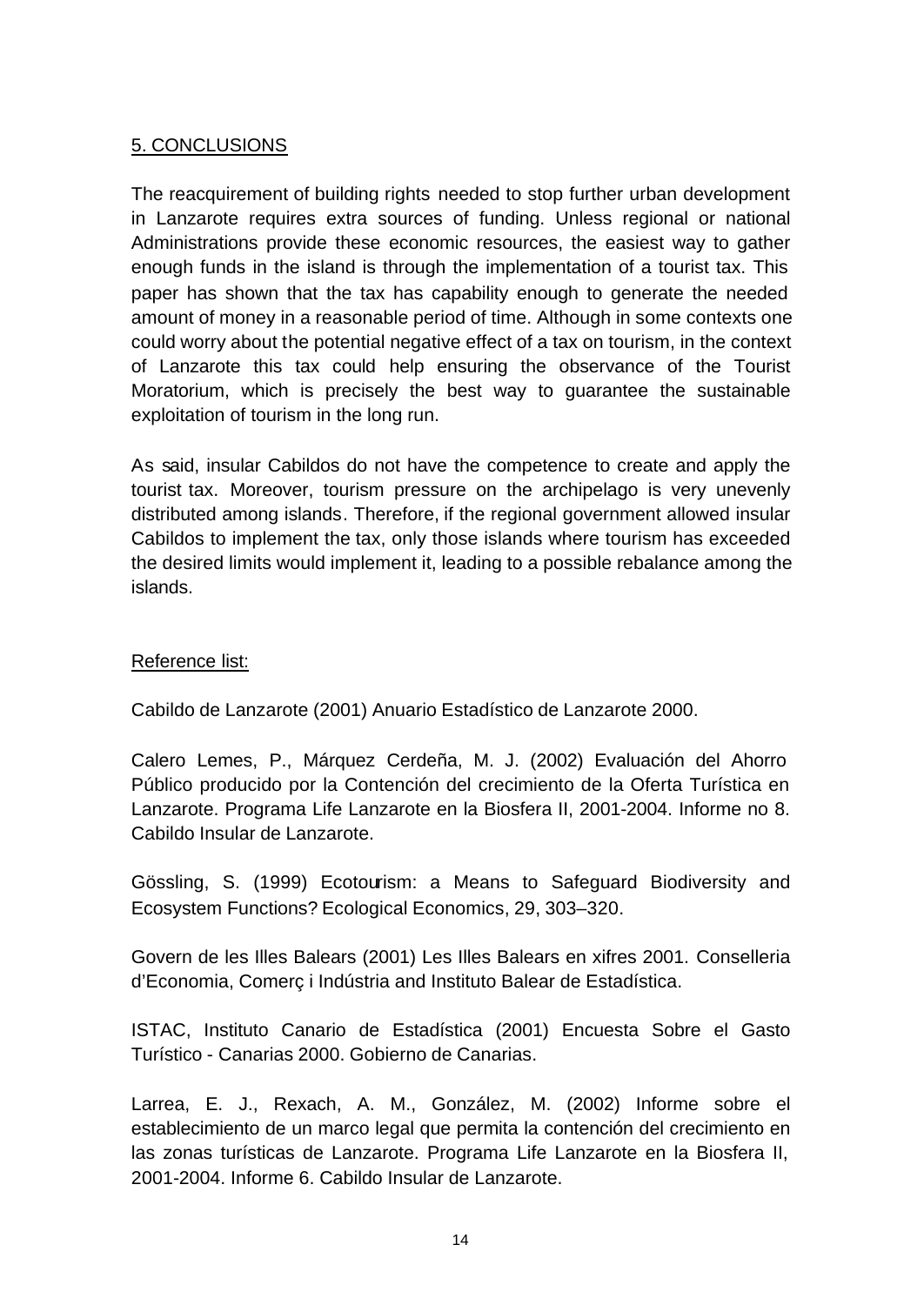Lindberg, K., McCool, S., Stankey, G. (1997) Rethinking Carrying Capacity. Annals of Tourism Research, 24(2), 461-465.

Myers, N. (1988) Tropical Forests: a Storehouse for Human Welfare, in Almeda, F., Pringle, C. M. Tropical Rainforest: Diversity and Conservation. San Francisco, California: Academy of Sciences and Pacific Division, American Association for the Advancement of Science.

Pearce, D., Brown, K. (1994) Saving the World's Tropical Forest, in Brown, K., Pearce, D. The Causes of Tropical Deforestation: the Economic and Statistical Analysis of Factors Giving Rise to the Loss of the Tropical Forests. England: UCL Press Limited.

Puig, I., Hercowitz, M. (2003) Fiscalidad ambiental y turismo – tres casos de estudio. Revista impuestos, 117, 10-15. Bogotá, Colombia.

Roca, J., Puig, I., Hercowitz, M., Hernández, O. (2003) Fiscalidad y medio ambiente en la isla de Lanzarote. Programa Life Lanzarote en la Biosfera II, 2001-2004. Cabildo de Lanzarote/Unión Europea. Publicado con la colaboración de La Caja de Canarias.

Spergel, B. (1996) Belize's Protected Areas Conservation Trust: a Case Study. Washington, DC: World Wildlife Fund.

Spergel, B. (2001) Generación de Ingresos para Áreas Protegidas. Una Lista de Opciones. Center for Conservation Finance. Building Conservation Capital for the Future. World Wildlife Fund.

Teixeira, E. T. (2001) Plano de Gestão do Ecoturismo no Arquipélago de Fernando de Noronha: Ecoturismo e Desenvolvimento Sustentável. Sustainable Development and Management of Ecotourism in the Americas. Preparatory Conference for the International Year of Ecotourism, 2002. Cuiabá, Brasil (August).

Terborgh, J. (1992) Diversity and the Tropical Rainforest. New York: Scientific American Library.

Valdivielso, J. (ed.) (2001) ¿A qué Llamamos ECOTASA? Balearic Islands: Comisiones Obreras.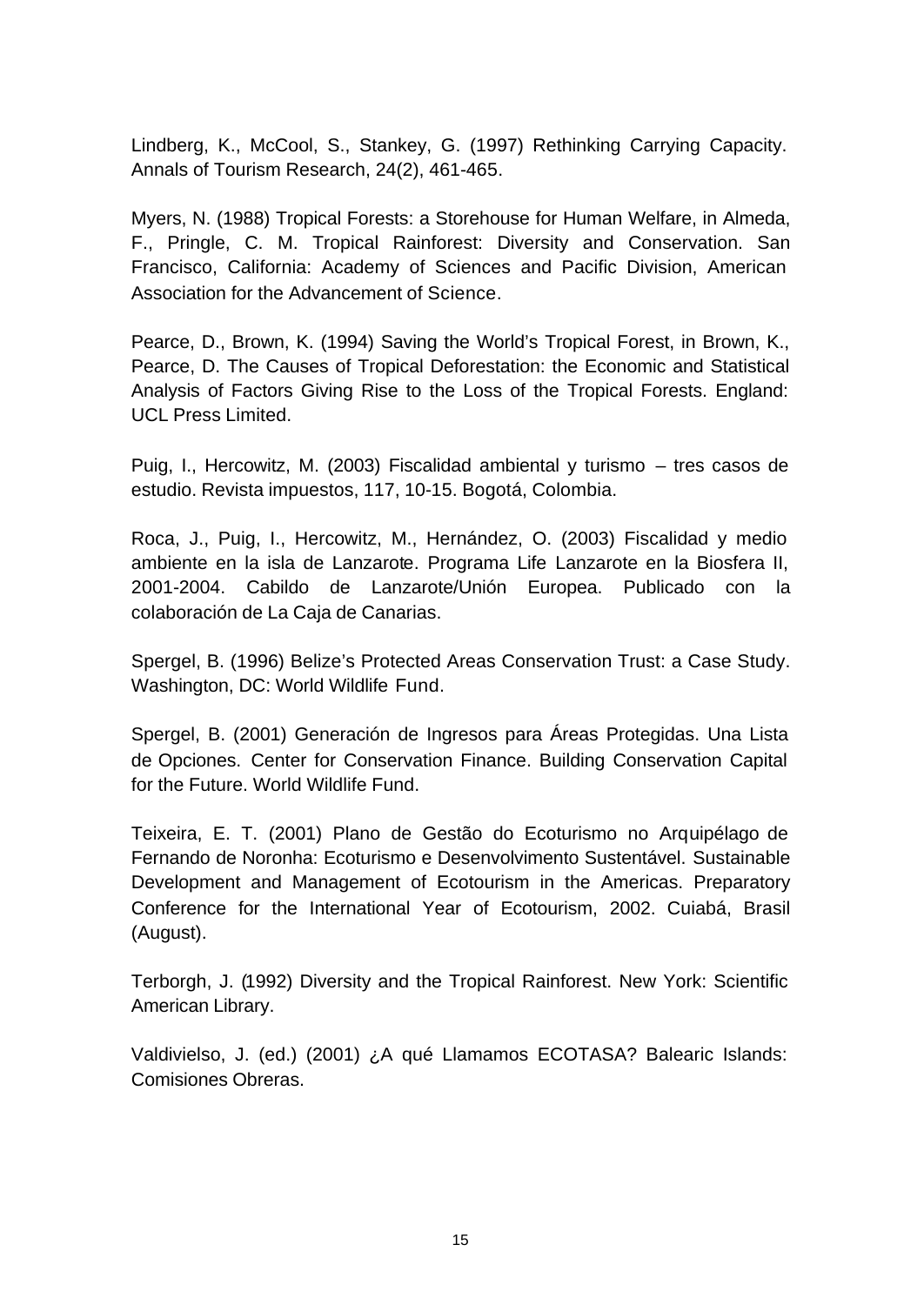Table 1. Financial potential of different taxes on tourism in Lanzarote

| Type of tax                                | Entrance tax |        |        | Daily tax |        |        |
|--------------------------------------------|--------------|--------|--------|-----------|--------|--------|
| Tax value                                  | 10€          | 15€    | 20€    | 1€        | 1.5€   | 2€     |
| Annual revenue in<br>thousands of<br>euros | 20,000       | 30,000 | 40,000 | 18,250    | 27,375 | 36.500 |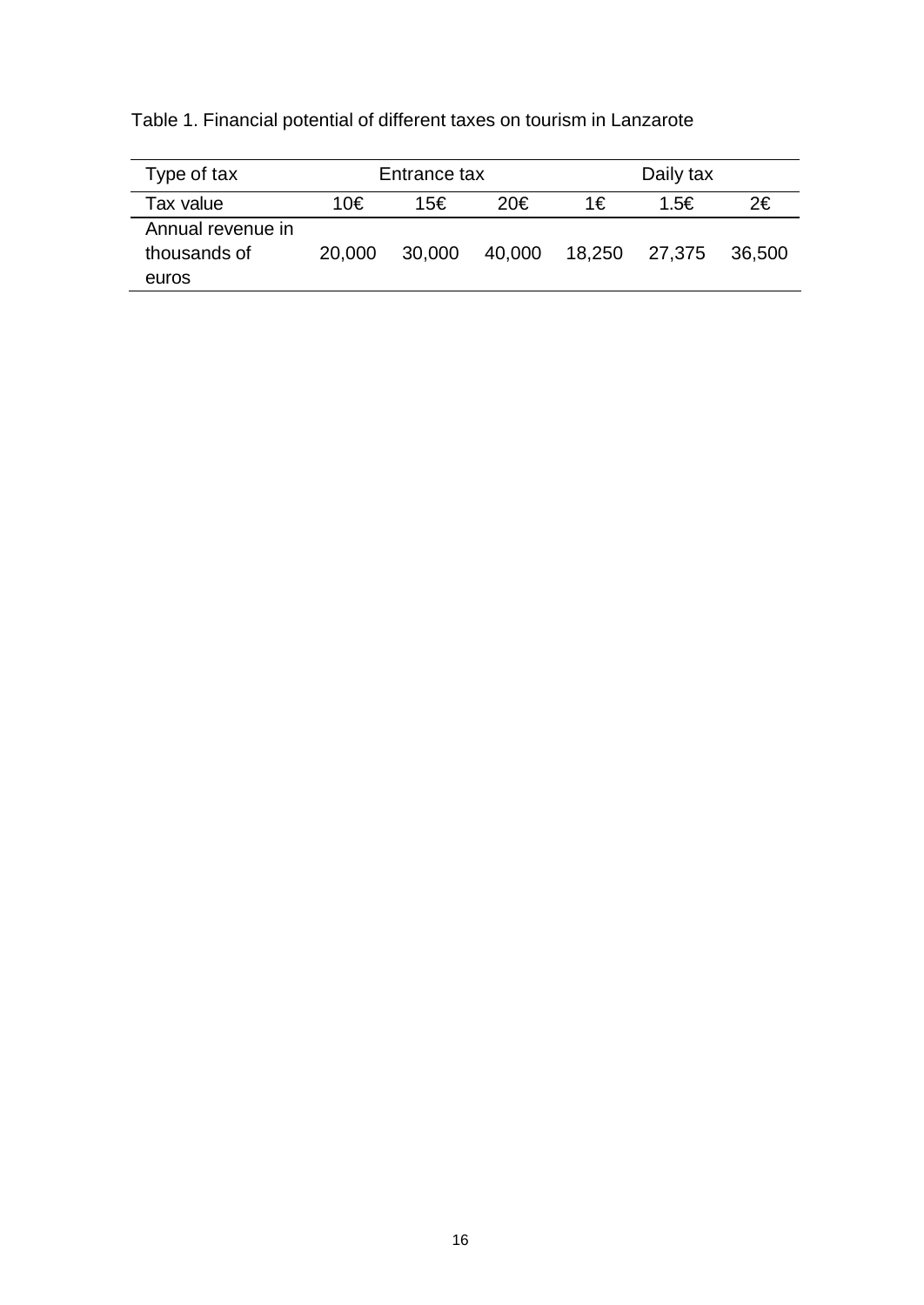| Number of years | Annual payment       | Total payment        |  |  |
|-----------------|----------------------|----------------------|--|--|
|                 | (thousands of euros) | (thousands of euros) |  |  |
| 10              | 38,851               | 388,514              |  |  |
| 15              | 28,903               | 433,540              |  |  |
| 20              | 24,073               | 481,456              |  |  |
| 25              | 21,286               | 532,143              |  |  |
| 30              | 19,515               | 585,463              |  |  |
| 50              | 16,433               | 821,651              |  |  |

Table 2. Annual and total amount needed to buy back buildings rights valued in 300 million euros considering a rate of interest of 5%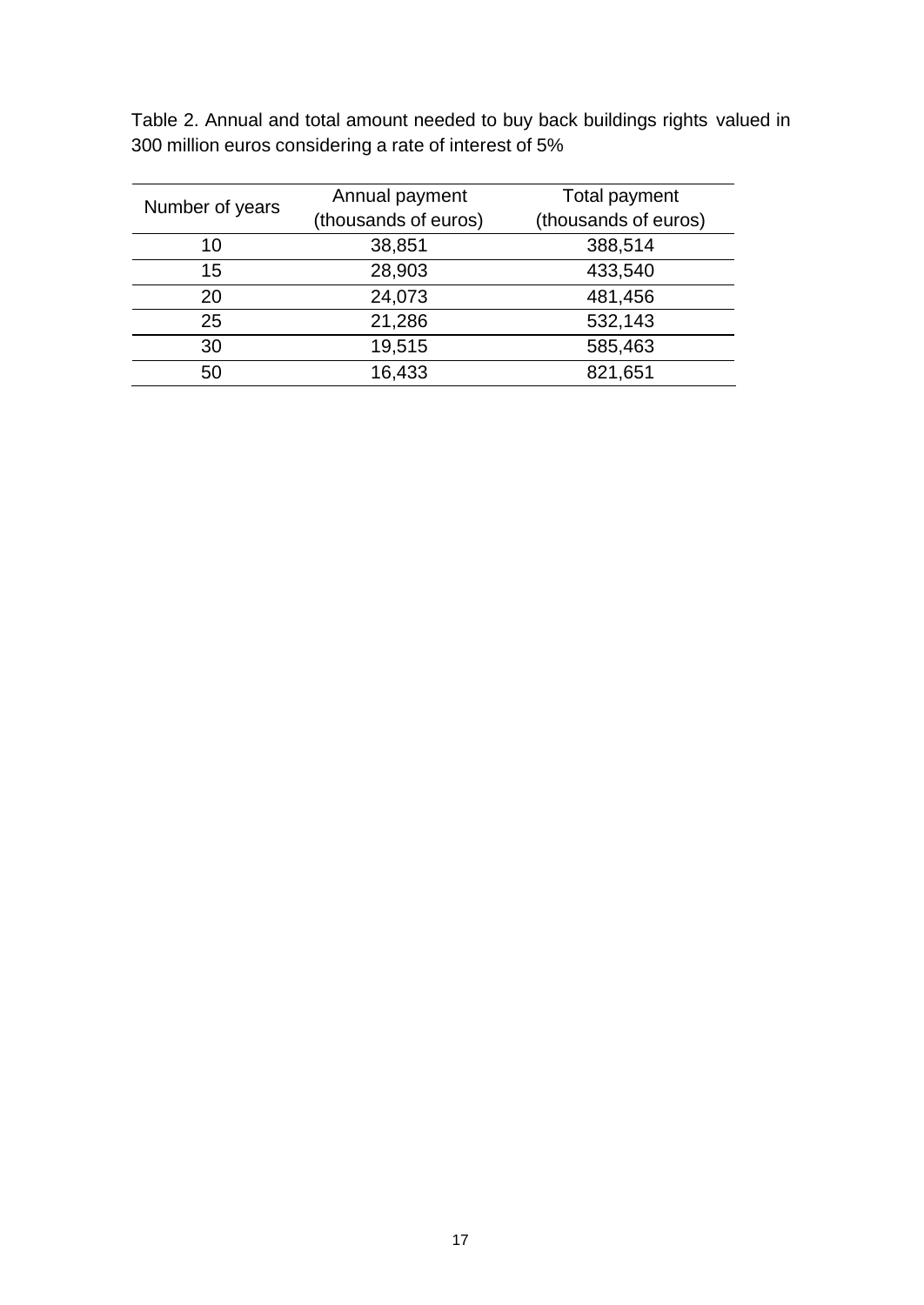| Type of tax                                                                           | Entrance tax |        |        | Daily tax |        |        |
|---------------------------------------------------------------------------------------|--------------|--------|--------|-----------|--------|--------|
| Tax value                                                                             | 10€          | 15€    | 20€    | 1€        | 1.5€   | 2€     |
| Annual revenue in<br>thousands of euros                                               | 20,000       | 30,000 | 40,000 | 18,250    | 27,375 | 36,500 |
| Number of years<br>needed to buy back<br>building rights at an<br>interest rate of 5% | 29           | 15     | 10     | 36        | 17     | 11     |

Table 3. Revenue obtained by the six taxes on tourism considered